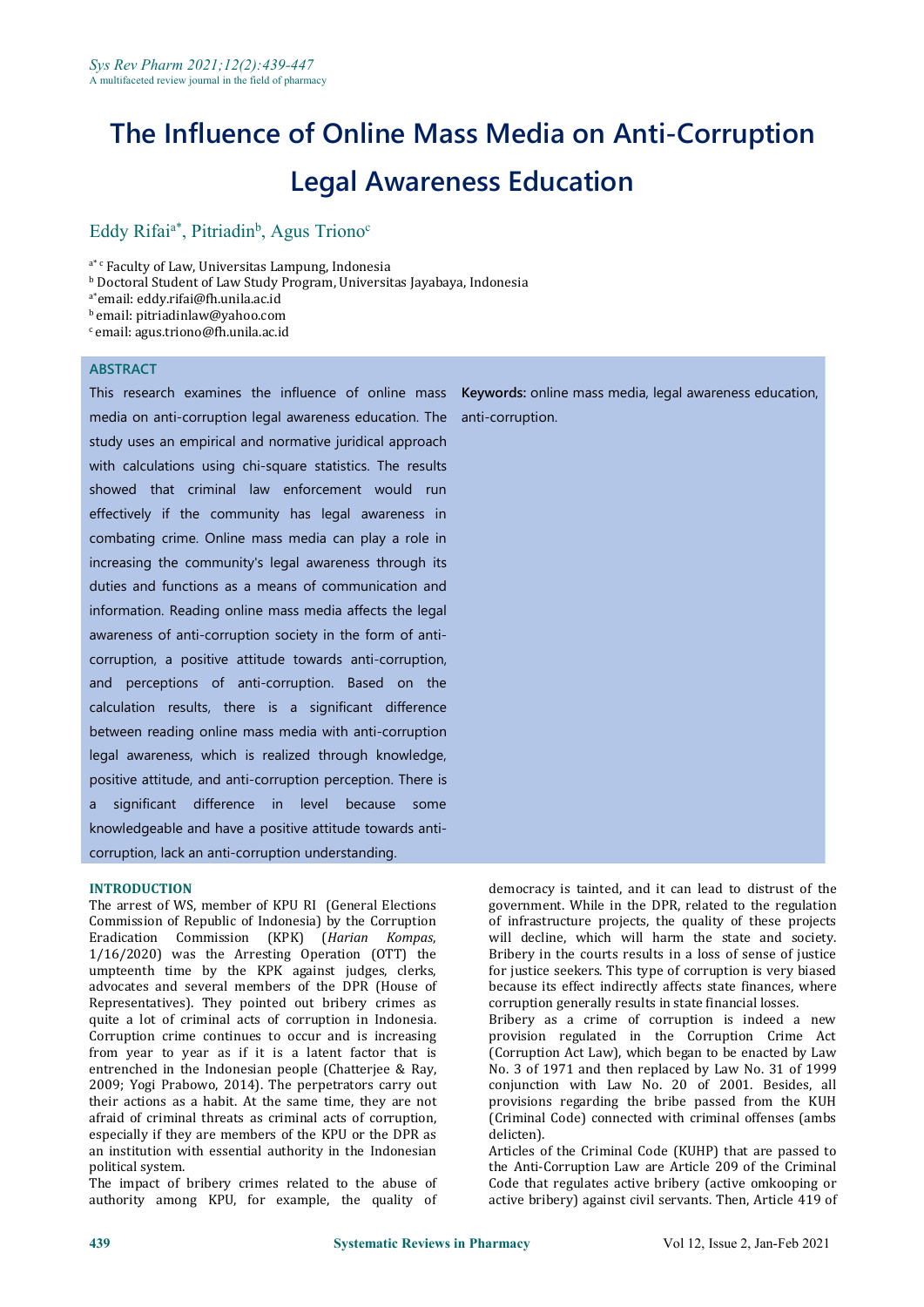## The Influence of Online Mass Media on Anti-Corruption Legal Awareness Education

the Criminal Code regulates passive bribery (passive omkooping or passive bribery) that threatens criminal corruption against civil servants who receive gifts or promises. Then Article 210 of the Criminal Code regulates judges and legal counsel's bribery in court and Article 420 of the Criminal Code, which governs judges and legal advisors who accept bribes. Expansion of bribery in the form of gratuities regulated in Article 418 of the Criminal Code. It is then passed to corruption by formulating gratuities as broad gifts and include giving money, goods, rebates/discounts, commissions, interest-free loans, travel tickets, lodging facilities, travel, free medical

Crime prevention efforts are through criminal politics (criminal policy) as a rational policy to tackle crime by using criminal law (penal) and various other forms of social reactions (nonpenal) (UNODC, 2010). Such a policy is under the nature of the crime, a "humanitarian problem" and a "social problem," which cannot be solved solely by criminal law. As a social problem, crime is a dynamic social phenomenon that always grows and is related to other highly complex social aspects and structures. It can be said to be a socio-political problem.

Based on that, criminal law enforcement is included in the crime prevention policy (criminal politics) to protect the community in achieving the primary goal of "social welfare." So, criminal law enforcement is essentially an integral part of the policy to achieve public welfare or social politics (social policy). While crime prevention policies (criminal politics) in addition to being pursued through criminal law (penal) as well as other non criminal means (nonpenal).

Koesnadi Hardjasoemantri (2000) argues that as support to administrative law, the enactment of criminal law provisions still considers the principle of subsidiarity. It means that criminal law should be utilized if sanctions in other legal fields, such as administrative and civil sanctions, and ineffective alternative dispute resolution. The perpetrator error level is relatively heavy and/or due to their actions are relatively large and/or their actions cause public unrest.

A non-penal medium goes through increased work effectiveness, professionalism, and integration of criminal justice subsystems, overcoming factors that can cause crime (correlative criminogenic), and preventing crime committed by law enforcement and the community. Besides, the prevention of crime also used several other scientific disciplines such as sociology, psychology, anthropology, communication, and so on (Calhoun, 2011). Mass communication in a developing country and carrying out development in all its life sectors play a crucial role (Kaul, 2011). Moreover, like Indonesia's country, with its geographical location and condition, Wawasan Nusantara (Nusantara Insights) requires mass communication that can establish relationships between one region and another. It conveys communication and information to facilitate national development and, at the same time, it plays a role in enhancing national resilience to counteract the effects of mass communication from outside, which is increasingly sophisticated and continuously entering Indonesian territory.

One of the tools in mass communication is mass media, printed, electronic, and online mass media. The government explicitly states that it has an enormous contribution to the implementation of development. It is mainly realized through increased public participation in progress, driven by the mass media (1999).

Likewise, concerning crime prevention, which is a part of

development policy, the mass media has a role in communication and information on criminal law enforcement. It increases people's knowledge, attitudes, and perceptions of criminal law regulations, further realizing community legal awareness in crime prevention. The mass media in the form of electronic mass media such as television and radio. While printed mass media such as newspapers and magazines. Besides, online mass media uses the internet to access.

Imam Wahyudi as a member of the Press Council, said that the development of online mass media in Lampung grew rapidly. From 2010- the amount which can be counted easily now increases to about 70 media. He gave this statement in a Focus Group Discussion (FGD) of the Lampung Press Freedom Index (IKP) 2017 in cooperation with the Press Council and LPPM Unila on September 9, 2017, in Bandar Lampung. On the other hand, not all of these media meet the requirements as an online mass media, for example, in the case of legal company press regulations, the presence of offices, and payroll journalists following UMP (Provincial Minimum Wage) provisions, as well as in reporting using the Guidelines for CyberMedia News from the Press Council. Because of these conditions, there are only around 40 of them that have been verified by the Press Council. Still, this number is far more than the number of print and electronic mass media that exist in Lampung, so it can be said that Lampung people read more online mass media than the media the other.

Based on the description above, the main problem in this research is: "Does reading the online mass media affect the awareness of anti-corruption legal awareness?." From the main issue, there are sub-problems as follows:

1. Does reading online media influence the knowledge of anti-corruption law?

2. Does reading the online mass media influence the anti corruption attitude?

3. Does reading online mass media influence the perception of anti-corruption?

The scope of the study is the criminal law of corruption. It is especially an aspect of criminal policy enforcement of criminal law using criminal means (penal) and non criminal means (non-penal) regulated by other laws and regulations in law enforcement for corruption.

#### **METHOD**

The study took the area or location of research in the city of Bandar Lampung. The study population was students of the Faculty of Law, the University of Lampung in Bandar Lampung City, who were in Semester V (five) of 800 people from a total of 2,110 students enrolled in Unila Siakadu in 2019. In sampling, the community was carried out using multistage random sampling techniques. In this study, primary data sources were students of the Faculty of Law, the University of Lampung in Bandar Lampung City who took Law and Criminology courses, a total of 248 people (31%). In contrast, secondary data sources were library materials. The primary tool used in data collection is the technique of questionnaires, interviews, and observations (see Apriyanto & Nurhayaty, 2019; Firmin et al., 2017; Modell, 2009; Shadiev & Huang, 2016). While to get secondary data is done by literature study (see Apriyanto et al., 2020; Hallas, 2008; Richards, 2001; Rolle, 2015). The data that has been collected is processed through data processing and presentation activities, which include editing, coding, evaluating, and tabulating activities.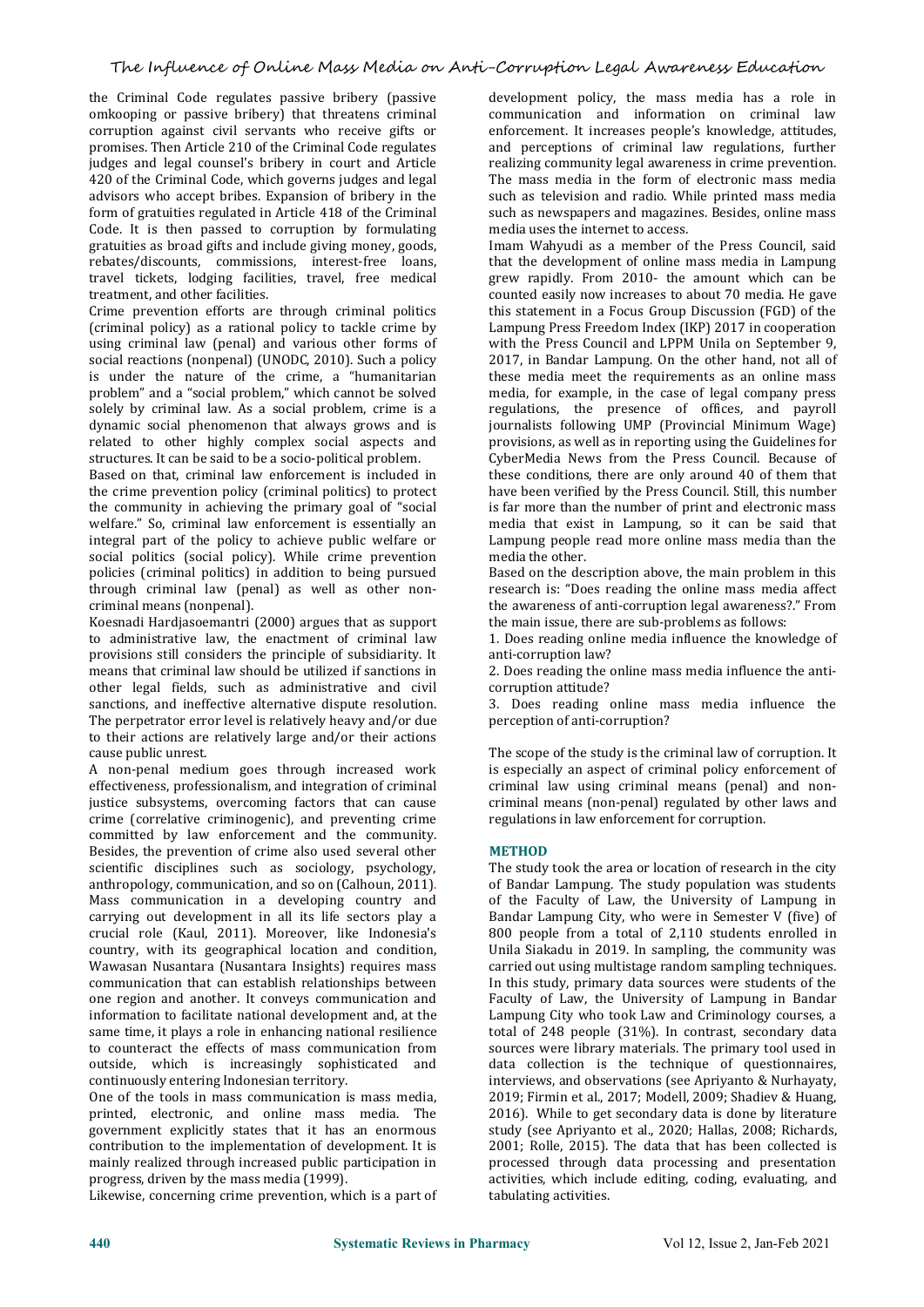Data analysis was performed by presenting frequency and percentage tables, which were given a detailed explanation of the meaning of the data resulting from the study. Furthermore, it provides an assessment (interpretation) of data intended to analyze the causal answers from the reality of the research results.

#### **RESULTS AND DISCUSSION**

#### **3.1 Online Mass Media and Anti-Corruption Legal Awareness**

#### **3.1.1 Online Mass Media**

As a publishing institution, the press is a mass media that organizes communication activities (Caldas & Coulthard, 1996; Routledge & Routledge, 2009). This is because the ideas, attitudes, etc., in writing or through pictures (photos, illustrations, caricatures) of the communicator to the recipient (the communicant) is part of the communication process.

In the beginning, communication activities were only through direct utterances from the communicator to the communicant between individuals and individuals, individuals and groups, or vice versa in very limited situations and conditions (Rivers, 1983; Wesche, 2012). With the development of society, including the development of science and technology, communication activities also develop. So, communication is no longer local with only natural media but has been broad with various media that can connect great distances and unlimited scope such as exist in decades now.

Edwin Emery stated definition of communication as "The art of transmitting information, ideas, and attitudes from one person to another." (Amar, 1984). From this definition, there are three important components in communication, namely: communicators (who send messages), messages (information, ideas, and attitudes), and communicants (who receive messages) (Calda & Coulthard, 1996). Communicators, as messengers and communicants, have close interactions and can even interdependence between associated with the communicant will usually see who or in what condition of the object. If there are different communicants, then the message to be conveyed will also have some different delivery.

The messages conveyed by the communicator are received by the target (communicant), at the initial level are not just received and responded to, except through perceptions that are processed based on the mindset (framework of thought) of the target whether tuned in (same) with the communicator's mindset. If there is an equation, there is an interiorization process (thought com<br>process) to accept or reject the communicator's message. and process) to accept or reject the communicator's message. When it is the same, then communication occurs. If it is not the same, then there is disinteriorization, which is an entirely different message from the target's perception.

If communication has been set, a communicant disputes the conception of processing the message through his mindset (perception). It is as feedback shown through various signs by the communicator. In the relationship between press publishing with the readers, interpersonal communication takes the form of satisfaction in reading the press publication, subscribing, sending readers letters, and so on (Burgoon, 2016; Tkachenko, 2017). Communication between press releases and readers will not continue if the parties communicating do not use methods to touch someone's perception. A person's perception depends on experience, knowledge, and desire. In this case, there are three main elements of

someone's perception touched as follows:

a. It touches past experiences;

b. It interests of present communicant (present interest); c. It has future hope (Abdullah, 1993).

According to Norbert Wiener, in his book Cybernetics (Abdullah, 1993), cybernetics communication means that information can be used for positive or negative purposes in mobilizing others' opinions and attitudes. Wiener cybernetics theory, which is more known as information theory, is based on computers that are widely used today to obtain correct answers from complex data sets (Diako, 2012; Wiliam, 2011).

A computer is a tool for obtaining data and mathematical formulas. Cybernetics reveals that the human mind is like a computer machine that can be filled with various desired data in the form of the lowest continuous symbol in the human subconscious, which will become a reality in human actions and actions.

The relationship between a person's "deeds" and his "brain's mind" is crucial. Automatically a person's consciousness and subconscious move the nervous system and brain to control oneself to do physical actions that can satisfy the images in their minds. Same with the computer system, to provide answers to the answers we want, the computer requires data or complete information about the problem we will solve. Every deed of a person, whether good or bad, is the answer due to the problems that arise because each thought is filled with a variety of good and bad spiritual intakes.

Humans think by imagination. These imaginations are a kind of data on a computer. Our habit is to collect imaginations but not draw pictures because these images, which are continuously deposited, become a reality. The subconscious thinks with pictures. Even though consciousness is not active, it will always be active. Images in the subconscious can not be lost forever, which can only be set aside and replaced with other images needed. Images that are set aside at any time can be reappeared.

As one part of communication activities, press publishing has a huge role in shaping the human brain's images. Through continuous reporting and reaching out to the wider community from the mass media, one of the media shapes knowledge that influences its readers' attitudes and perceptions. Instead, the press catches the public influencing press publishing to fulfill the information needed.

communicating between communicator and communicant, it requires media that can convey and receive messages. People use various kinds of media to communicate according to distance, time, space, situation, conditions. Therefore, especially in communication that uses media, Edwin Emery states mass communication delivers information, ideas, and attitudes to an active and diversified audience through the use of the media developed for that purpose (Amar, 1984).

Also, to the three components above, there are other components, namely the media as a mean or tool of delivering messages from the communicant and the communicator, and there are differences like the audience (communicant), the nature of the form of communication, and the nature of the communicator.

In everyday terms, the notion of mass communication conjures up images of television, radio, newspapers, etc. Meanwhile, this technical equipment cannot be mixed with the "process" in mass communication. One is not merely a synonym for contact with the help of radio,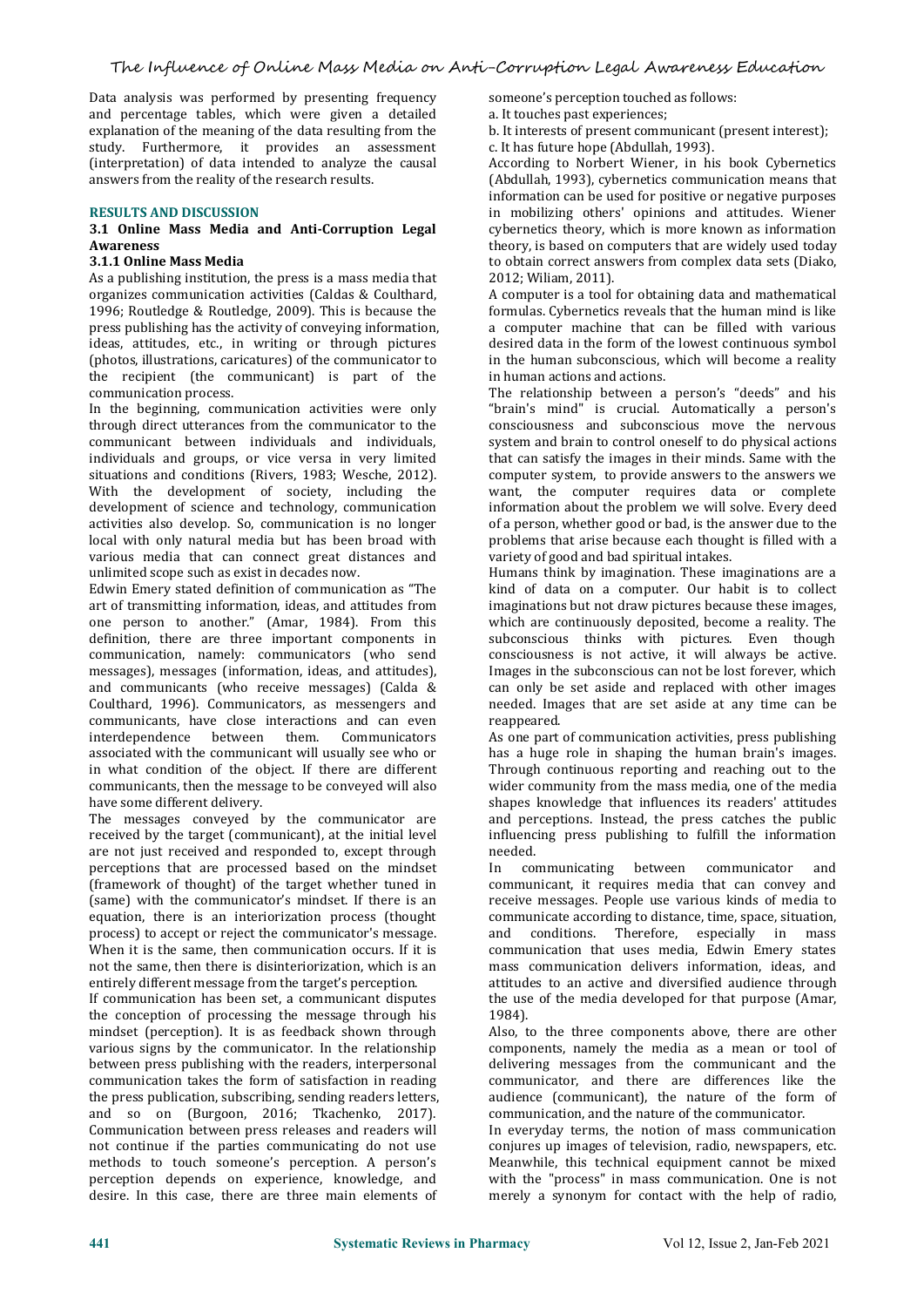television, or other modern techniques. Although modern technology is essential for this process, its existence does not always indicate a form of communication called mass communication. A television broadcast to the public about political conventions is mass communication, whereas broadcasts in closed circuits where an engineer<br>monitors industrial operations are not mass monitors industrial operations are not communication (Wright, 1988).

Mass communication is aimed at "broad audiences," which are heterogeneous and anonymous. If messages are only addressed to certain individuals, it cannot be seen as mass communication, such as letters, telephones, telegrams, and the like. However, the criteria that can be used for a broad audience are relative and require further specifications. We see the "breadth" of an audience if communication is carried out over a certain period, and during that period, the communicator cannot interact with the audience face to face.

The second trait is the audience of mass communication is "heterogeneous." Mass communication that is solely activities spread such news, as described in the above directed towards an elite or exclusive audience does not understanding, giving rise to a division in journalism, directed towards an elite or exclusive audience does not include mass communication. For example, news transmission (by any means) that is used for members of a particular party, government, or class is not mass communication. News that is communicated to the masses means that it is given to a group of individuals with various positions in society, people of various ages, men or women, various levels of education, various geographical locations, etc. In fact, at present, there is a tendency to "demassalize the mass media" with operations including cable television for limited circuits, publishing shoppers (shopping guides), magazines published for certain professional fields, and so on (Toffler, 1990).

Third, the criterion of "anonymity" means that individual members of the audience are unknown by the communicator (Amichai-Hamburger, 2005; Flick, 2014; Gelfand & Brett, 2004). This does not mean they are<br>isolated. There is evidence that much mass There is evidence that much mass communication takes place within small groups of people. Even if physically isolated, members of the audience are covered by several primary and secondary social groupings whose reactions to messages can be modified. By regarding communicators, the message is addressed to "anyone who needs".

Mass communication has characteristics as general, fast, and fleeting communication. In general, one is a perexcellentiam. Whatever is done through mass communication then changes its form to social. What is announced through mass communication has come out of the private space and entered into a public forum (Kleden in Oetama, 1987). The "general" character can cause a subject for censorship or social control through institutions, public opinion, and other social mechanisms. The simultaneity of the message's ability to reach a broad audience within a period expresses the social forces that impact. Mass communication's trajectory has led to an emphasis on timeliness, superficiality, and sensationalism in the messages being communicated (Wright, 1988).

Mass communication is organized communication. A communicator in the mass media works through a complex organization and tend to have an extensive division of labor and a certain cost along with the work. In the end, it can be said that the development of technology today has made it possible for a new form of human communication, namely mass communication. This new form of mass communication can be distinguished from older types with the following main

characteristics: This communication is directed towards a relatively broader, heterogeneous, and anonymous audience; the messages are generally conveyed, can often reach a wide audience simultaneously, and are fleeting; the communicator tends to be, or operate within, a complex organization that may involve large funding.

As part of mass communication, journalism is defined by G.F. Mott "is an effort to produce words and images connected with the implementation of moving ideas to sound form" (1984). This definition is incomplete because it emphasizes more on words and images that can be identified with television, radio, or film media. The other most important aspect of journalism is writing and drawing as manifestations of publishing newspapers, magazines, etc.

A complete understanding, although still generally stated by M. Djen Amar (1984) "Journalism is the activity of gathering, processing and spreading the news to the widest and broadest possible audience." Journalistic activities spread such news, as described in the above namely printed journalism, such as newspapers, magazines, tabloids, etc., and electronic journalism, such as radio, television, and others.

Article 1 of Law Number 40 of 1999, concerning the Press (Press Law), explains the press's meaning as social institutions. Its tool of a national struggle that has worked as one of the public mass communication media in the form of regular publication at the time of publication, equipped with tools or not equipped with self-owned tools in the form of printing, photo tools, cliches, stencil machines or other technical tools.

The definition of the Press Law includes two aspects: the implementation and the function of the press. As stated in the Press Law, the organization of the press, as a social institution, concerns two journalistic aspects, namely the editorial and managerial aspects. The editorial aspect concerns the message to be delivered by the communicator in a mass media organization, which consists of journalists (editor in chief, editorial staff, reporters, correspondents, etc.) and parties outside the organization that deliver messages through the mass media. In contrast, the company's managerial aspect is an activity to manage the entire message to be produced into print media with its tools such as machines, photos, etc., which are then distributed to a wide audience (communicant). It means that more focused on the economic or business factor.

- 1. Fred S. Siebert, in his book "Four Theories of The Press", classifies the function of the press in his four theories as follows:
- 2. Libertarian theory: The press is to enlighten, entertain, sell, especially speak the truth and oversee the actions of government freely.
- 3. Authoritarian theory: The press is to support and develop the politics of the ruling government and to serve the country;
- 4. The theory of social responsibility: The press to enlighten, entertain, sell, especially to display conflicting discussion, express the truth by freedom but limited by a sense of social responsibility, because the purpose of the press is to build the community itself;
- 5. Totalitarian theory: The press is to support the success and continuity of the system of socialism, especially the dictatorship of communism. (Arfan and Rochadi S., 1970).

Of the four theories above, the Indonesian press applies to the theory of social responsibility. It can be said thus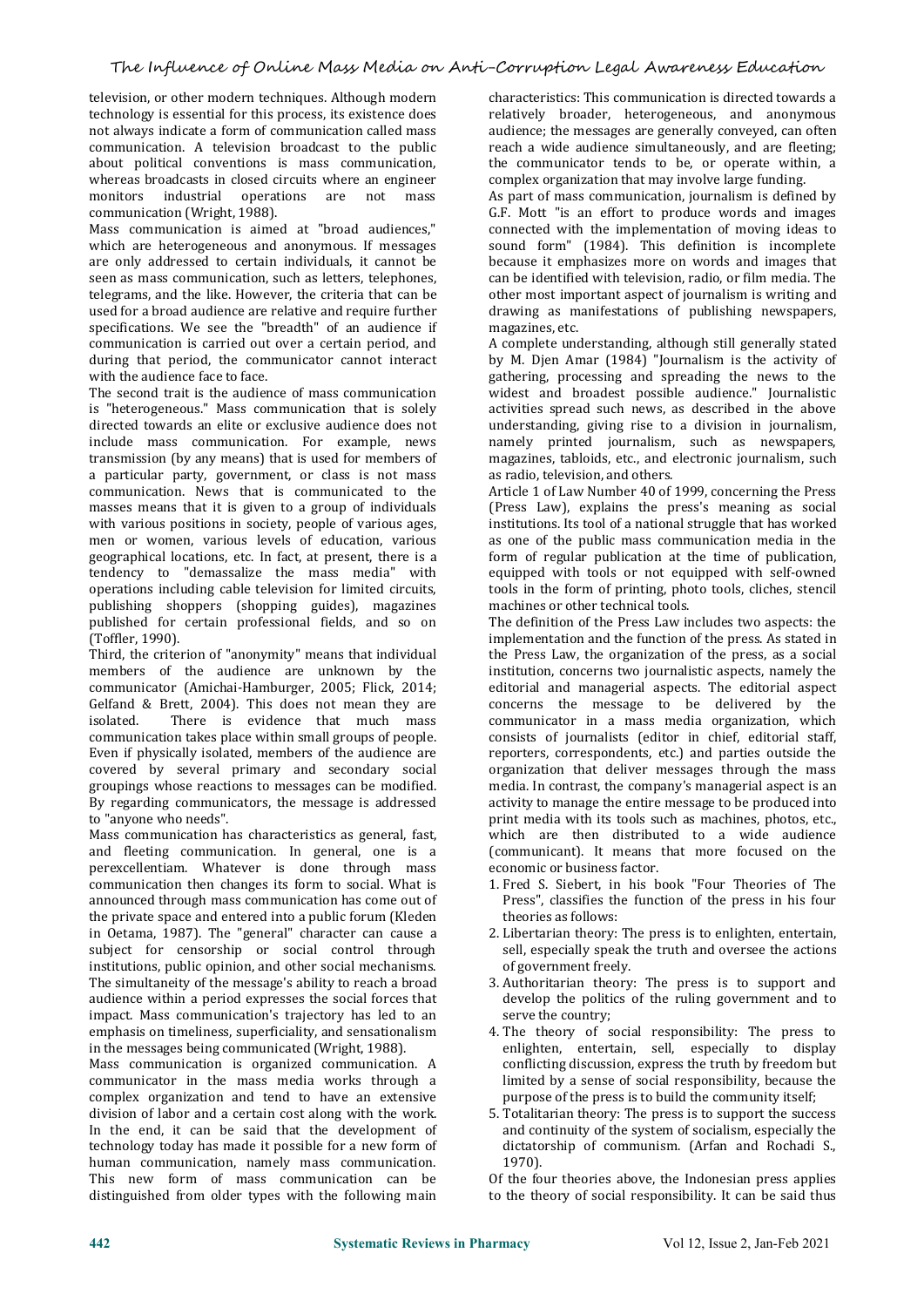because it is stated in Article 2 paragraph (1) of the Press Law as follows: "The national press is an instrument of national struggle and is a mass media that is active, dynamic, creative, educative, informatory and has the social function of pushing and cultivating the power of thought critical and progressive encompasses all manifestations of the life of Indonesian people."

From these provisions, it can be said that the press theory applied in Indonesia is social responsibility. It has a social function, a driving force, a fostering of social ideas, and community development. Furthermore, the translation of social responsibility theory, according to Floyd G. Arfan and Rochadi S. (1970) has six functional areas, namely:

1. Gathering information, discussing and exchanging ideas about general events;

- 2. Providing information to the people so that they have the skills to co-regulate the country;
- 3. Guarding and securing personal rights;
- 4. Serving the economic system by using advertisements;
- 5. Maintaining of welfare and providing entertainment;

6. The press must support its abilities so that it can release from the influence and pressure in finance.

These functions clearly state that the press has a very large role in social life involving the political, economic, social, and cultural fields. The functions are stated in Article 2 paragraph (3) of the Press Law; "To increase its role in development, the press functions as an objective disseminator of information, channeling people's aspirations to expand communication and community participation and exercise constructive social control. This needs to develop positive interactions between the government, the press, and the community.

According to Paul Lazarsfeld and Robert K. Merton, the functions of mass communication (news published in newspapers) are conferring status (status conferral) and doers, both "intellectual doers" and " main doers ", have strengthening social norms or normalization. Conferring done something contrary to both legal norms and oth strengthening social norms or normalization. Conferring status means that news reporting on individuals often increases their prestige. It means that the community confers to those people a high public status. Mass communication has the function of morality if that communication strengthens social control over community members who bring perversion of perception into the community's view (Wright, 1988).

By publishing development news in newspapers, for example, it means publishing information about government activities together with the community carrying out development as well as being open to issues in development. These conditions create social conditions for the community to participate and support the implementation of development in their environment and solve the problems in development. Thus, the process of publishing news that is communicated to the masses increases community participation in development.

Therefore, it can be said that the mass media has a very big role in increasing the knowledge, understanding, and perception of the community. Through its function as a channel for reciprocal communication between the government and the community in development, as well as the formation of public knowledge, attitudes, and perceptions regarding problems in its development. Nevertheless, the application of the mass media functions will be effective and efficient if the mass media can "communicate" with the reading community through message processing, so the mass media as a communicator can be tuned in with the reader as the communicant.

In recent times, print and electronic mass media have also been accompanied by the emergence of many online

mass media. In addition to new press companies that manage online mass media, the old press companies that publish print media also maintain it.

#### **3.1.2 Anti-Corruption Legal Awareness Education**

From several studies stated that the culture of bribery originated from the colonial culture of the Dutch East Indies, which in the past divided the population into three parts, namely the earth of the sons (native), foreign east (businessmen), and Erofa (ruler). A bribe took place between the entrepreneur and the ruler to launch his business, and the ruler perpetuates his authority. As such, it is considered as if bribery is a common practice and not a despicable act.

Whereas bribery is not an ordinary crime. In criminal law theory, this act is categorized as a crime of murder, rape, and theft (Bhatia, 1987; Howes, 2015; Wilenmann, 2017). It is mala per se or mala in se or mala in se, not mala prohibita. The concept of mala per se, based on natural wrongs thinking, assumes that certain crimes are crimes related to conscience and are considered disgraceful, which is not because the laws and regulations have prohibited them, but it is naturally wrong.

The concept of mala prohibita starts from the idea that actions are considered despicable or wrong because the law has banned them, so they are referred to as regulatory offenses. An example is the various rules of discipline in various life fields that are needed to uphold the orderliness of modern life.

Bribery is mala per se because it always implies an intention to influence. What is bribed (for example, concerning an official) does or does not hinder its obligations or because the bribed has done something or not done something contrary to its responsibilities. The doers, both "intellectual doers" and " main doers ", have social norms (religion, decency, and politeness).

The international world criminalizes bribery as a crime of corruption as an extraordinary crime. According to Muladi (2005: 4), many regional instruments (e.g., EU, Inter-American, African Union, Southern African Development Community) or their organizations (for example, OECD, GRECO) formulated to prevent and eradicate corruption, including bribery. In its growth, these instruments were pursed in the UN Convention Against Corruption, Vienna, 2003.

In the UN Convention, the bribery scope is broadened, and it includes bribery of public officials, including foreign public officials and public officials from international organizations, both active and passive. It is advisable to criminalize bribery in the private sector in commercial, economic, and financial activities, including various forms of bribery that can disrupt the honest and independent justice process (obstruction of justice).

Studies on bribery and corruption have been widely discussed in the international community, including in several UN Conferences on Crime Prevention. The 5th Congress of 1975 in Geneva requested research, among others, on "crime as a business," which is a crime that aims to obtain material benefits through activities in business. It is generally carried out in an organized manner by those who have a respectful position in society, including environmental pollution, consumer protection, and in the banking sector, other crimes commonly known as organized crime, white-collar crime, and corruption.

Furthermore, in the 8th Congress of 1990 in Havana, Cuba, the crime dimension was discussed in the previous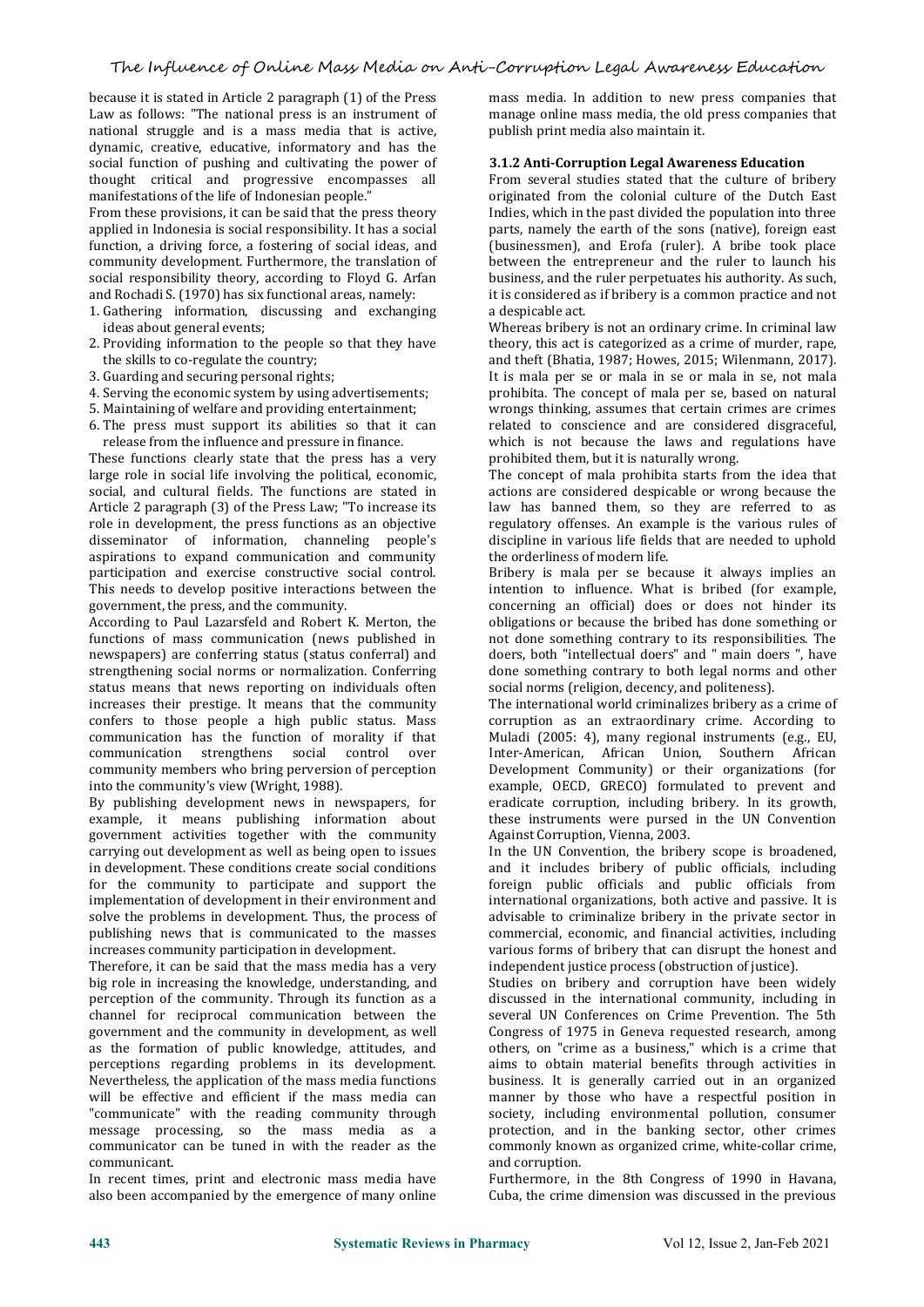congress was highlighted by several emphases including; the problem of urban crime; crime against nature and the environment; corruption related to economic crime, organized crime, illicit trafficking in narcotic drugs and psychotropic substances, including the problem of money laundering; crimes against movable cultural property (cultural heritage); computer-related crime; terrorism; domestic violence; instrumental use children in criminal activities. Particularly regarding the problem of corruption, the 8th Congress stated that it is essential to pay attention to remembering the "corrupt activities of a public official": (a) can destroy the potential effectiveness of all types of governmental programs (destroy the potential effectiveness of all types of government programs ); (b) hinder development (interfere with / hinder development); (c) victimize individuals and groups (casualties to individuals and groups).

In this regard, the congress appealed to UN member states to establish an anti-corruption strategy as a top priority in social and economic development planning media, and allow the groups to discuss and decide for (Document A / CONF 144 / L. 13). It states the themselves what they want to do. The main thing is not (Document A / CONF 144 /L. 13). It states the designation of anti-corruption policies as high priorities in economic and social development plans and takes action against corruption involved.

The effort to eradicate corruption crime can be done by providing anti-corruption legal awareness education to the public. Anti-corruption awareness can be seen from the public's understanding, attitudes, and perceptions to stay away from corruption, such as bribery and illegal acts that harm state finances.

Anti-corruption education can be given in the form of subjects in primary, secondary, and higher schools and courses in universities. Meanwhile, there are already many subjects and courses; the anti-corruption legal awareness education material is included in the relevant subjects. At the law faculty in Indonesia, one of the related subjects is the Law and Criminology course that students study in Semester V. Through these educational materials, it is expected to be able to realize anti corruption legal awareness among students.

#### **1.2 Effects of Online Mass Media on Anti-Corruption Legal Awareness Education**

Mass media's influence in shaping the behavior of the community has been proven through the formation of useful knowledge skills learned from mass media such as corruption criphotography, computer usage instructions, cooking communication photography, computer usage instructions, cooking recipes, and so on. Not all of these that are conveyed by the mass media influence the readers' perceptions easily. Learning from the mass media does not depend only on the "stimulus" element in the mass media, but rather a complicated learning process takes place, so a psychological theory is needed to explain this kind of learning event.

A psychological theory that can explain the behavioral influence of mass media is "social learning theory" from Bandura. According to Bandura, we learn not only from direct experience but also imitation or emulation. Perception is the result of cognitive and affective factors and social relations. This means we can have specific skills if there is a positive relationship between the "stimulus" that we observe and our characteristics, in the form of attention, understanding, and acceptance (Bandura, 1977).

Likewise, Schramm said, the mass media cannot play a direct role in shaping public perception. Still, it must be supported by interpersonal communication so that the messages conveyed can be appropriately implemented. According to Schramm, without allowing communicating and getting the whole group involved in change efforts, it will not achieve the expected results. This makes the main principles of rural communication forums gather farmer groups, introduce renewal through the mass media, and allow the groups to discuss and decide for merely discussion, even though the discussion is important, but the most crucial is their participation in decision making and implementation (Schramm, 1982).

Preventing corruption crimes through criminal law enforcement cannot be accepted or treated as something autonomous, legitimizing its presence in the community on its strength. This means it cannot just be applied because it must be obeyed as a lawful institution. It does not need any other reason to legitimize its presence, for example, by basing it on forces or processes outside the system.

Sociologically, criminal law enforcement has everything to do with powers, processes, and other outside factors. So, it is not a full autonomy system because it is only a little part of a more extensive social process. Raiser stated that the law is one of the various arrangements of social perception and a small part of a larger social cosmos. The process of interaction between the law and its environment takes place continuously and, thus, what is done. The criminal law enforcement system can do it, so it is a function of the workings of society's processes and forces towards the system (Rahardjo, 1986).

Therefore, in working the criminal justice system carried out by law enforcement subsystems to overcome<br>corruntion crimes It requires the means of corruption crimes. It requires the means and information between law enforcement and the public and anti-corruption legal awareness that is realized through understanding, attitudes, and perceptions regarding anti-corruption. To further clarify the influence of the two variables above, a statistical test was performed using the Chi-Square (X2) technique as follows (Djarwanto. Ps, 1995):

|  |  | Table 1. Observation Frequency (Fo) of Reading Online Mass Media with Anti-Corruption Legal Awareness Education |  |
|--|--|-----------------------------------------------------------------------------------------------------------------|--|
|  |  |                                                                                                                 |  |

|                                    | Frequently    | <b>Sometimes</b> | Infrequently   | <b>Total</b> |  |  |
|------------------------------------|---------------|------------------|----------------|--------------|--|--|
| Knowledge                          | 70<br>ົ<br>ΖU |                  |                | 116          |  |  |
| Attitudes                          | $\sim$        | 4U               | $\overline{a}$ | ے ر          |  |  |
| Perceptions                        | - 11          | ∸                | ᆂ              |              |  |  |
| Total                              | $\sim$<br>ᅩᄼ  |                  | ັ              | 248          |  |  |
| $\alpha$ $\alpha$ $\alpha$ $\beta$ |               |                  |                |              |  |  |

Source: Field data processed

From the above respondent data, several 120 respondents read online mass media in the frequent category, i.e., daily reading, 76 respondents read online mass media in the medium category, i.e., sometimes

reading, and 52 respondents infrequently read online mass media. So there are respondents' differences in anti corruption knowledge, attitudes, and perceptions.

**Table 2.** Chi-Square Work Table (X2) on the Effects of Reading Online Mass Media with Anti Corruption Legal Awareness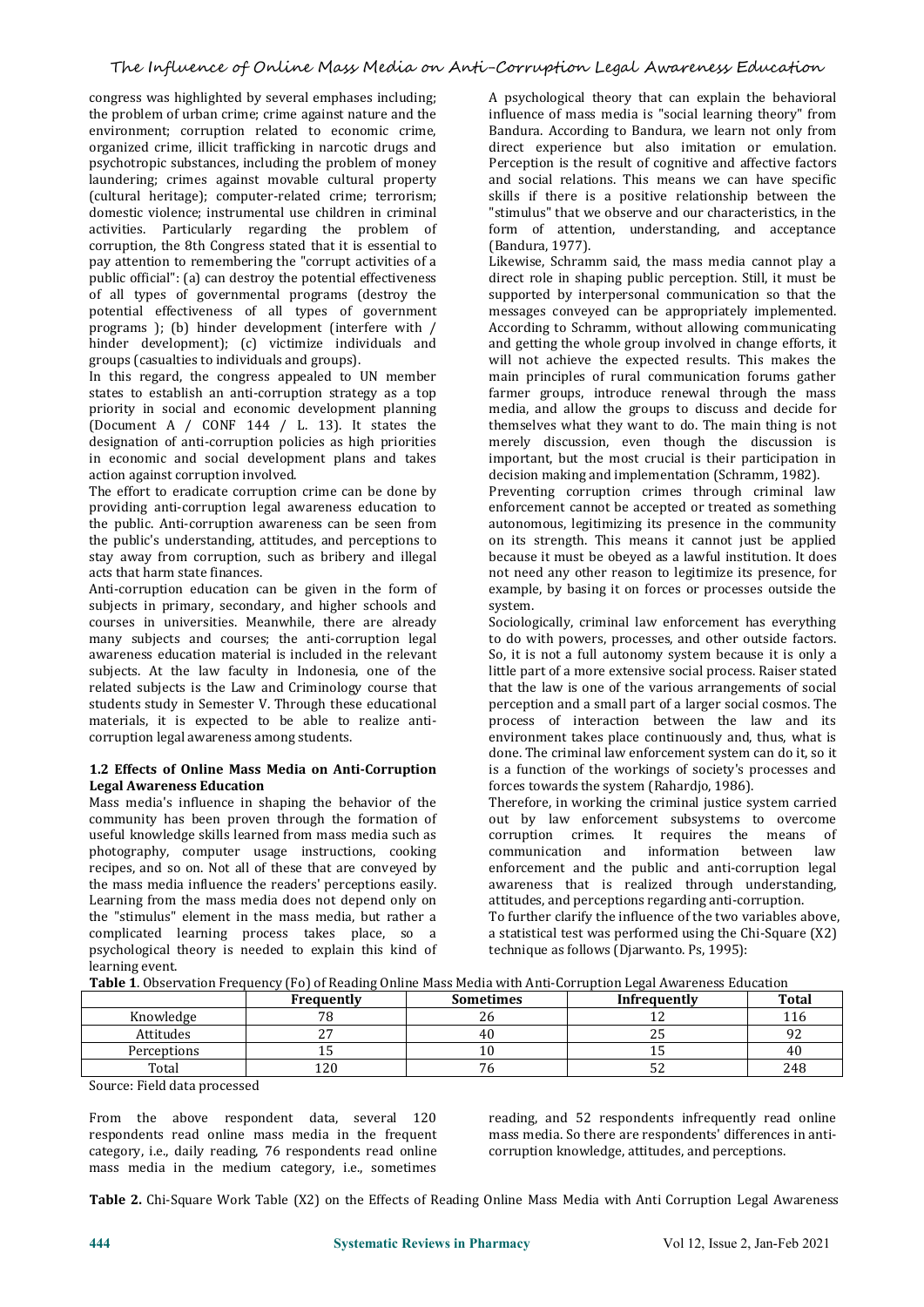The Influence of Online Mass Media on Anti-Corruption Legal Awareness Education

| No. | Fo. | Fh        | Fo-Fh       | $(Fo-Fh)2$ | $(Fo-Fh)2$ /Fh |
|-----|-----|-----------|-------------|------------|----------------|
|     | 78  | 56,129032 | 21,870968   | 478,33923  | 8.522135706    |
|     | 27  | 44.516129 | $-17.51613$ | 306,81478  | 6.892215989    |
|     | 15  | 19,354839 | -4,354839   | 18,96462   | 0.97983871     |
| 4   | 26  | 35,548387 | -9,548387   | 91.171696  | 2.564721035    |
|     | 40  | 28,193548 | 11,806452   | 139,3923   | 4.944120469    |
| b   | 10  | 12,258065 | $-2,258065$ | 5,0988554  | 0.415959253    |
|     | 12  | 24,322581 | $-12.32258$ | 151,84599  | 6,243005048    |
| 8   | 25  | 19,290323 | 5.7096774   | 32.600416  | 1.689988132    |
| q   | 15  | 8,3870968 | 6,6129032   | 43,730489  | 5.214019851    |
|     | 248 |           |             |            | 37,46600419    |
|     |     |           |             |            |                |

Education

Source: Field data processed

The results of statistical tests using the Chi-Square (X2) technique have shown that the X2 count is 37.466, while the 99% significance level with df 4 is 21.666. After comparing the probability distribution X2 (X2 table), the calculated X2 results are bigger than X2 tables.

The results of these calculations indicate that there are significant differences between those who frequently and infrequently read mass media online with the knowledge, attitudes, and perceptions of anti-corruption legal awareness. Thus, this statistical test results in an effect of reading online mass media on knowledge, attitudes, and perceptions of anti-corruption legal awareness.

Based on the calculation above, the table shows that there are significant differences between respondents who frequently, sometimes, and infrequently read online mass media. It connected with anti-corruption legal awareness education in tackling corruption crimes realized through knowledge, attitudes, and perceptions of anti-corruption and anti-corruption per legal awareness. legal awareness.

However, the above calculation results also show that online mass media has a higher influence on people's knowledge about anti-corruption, then followed by a positive attitude and, subsequently, the perception of anti-corruption. This difference in influence shows that respondents know and behave positively anti-corruption<br>but lack an anti-corruption understanding.

From interviews conducted with respondents, it was revealed that respondents knew and were positive that conducting discussions was instrumental in preventing corruption. Still, so far, the respondents stated that they were busy lecturing and other activities.

Likewise, some respondents knew and behaved positively that reporting or complaining about corruption will help law enforcement agencies tackle corruption crimes. Still, the respondent did not do it because they did not want to **Internet**. The Social Net: Human Behavior in witness the case, which would waste their time, energy, and money.

Therefore, although reading online mass media influences society's anti-corruption legal awareness education, the most significant impact is on knowledge and attitude, but less on perception. This is a serious problem because there is a risk. The lack of public perception following efforts to tackle corruption and over-trusting law enforcement officials in tackling corruption will increase corruption crime. This is because of law enforcement's limitations and constraints, such as lack of personnel, facilities, infrastructure, finance, expertise, and skills, etc.

As the theories explained above, it is necessary to https://doi.org/10.1017/S026144480000464X<br>increase public perception in tackling corruption crimes, 6. Burgoon, J. K. (2016). Deception Detection Accuracy. increase public perception in tackling corruption crimes, including through "verbal communication" between law The Internation enforcement officers and the community. Thus the Communication, enforcement officers and the community. Thus the community is involved in planning, implementing, and evaluating the activities to tackle corruption in the

vicinity of fraud to be improved by the public's perception of combating corruption crimes.

#### **CONCLUSION**

Based on the description above, it can be concluded that the enforcement of criminal law will run effectively if the community has legal awareness in tackling crime. Online mass media can play a role in increasing the community's legal awareness through their duties and functions as a means of communication and information. Second, reading online mass media influences anti-corruption legal awareness in the form of anti-corruption knowledge, positive attitude towards anti-corruption, and anti corruption perceptions. Third, based on the calculation results, there is a significant difference between reading online mass media and anti-corruption legal awareness, which is realized through knowledge, positive attitude, and anti-corruption perception. Fourth, there is a significant difference in level because some knowledgeable and have a positive attitude towards anti corruption, lack an anti-corruption perception.

Journalism professionalism needs to be improved in reporting a crime in the online mass media so that reporting has a positive influence in raising awareness of anti-corruption law. Besides,"verbal communication" between law enforcers and the public needs to be improved to discuss issues and make joint plans regarding law enforcement, as well as to apply them together to realize anti-corruption legal awareness.

#### **REFERENCES**

- 1. Amar, M. Djen, 1980. "Komunikasi Massa dan Sibernetika", Makalah PWI Jaya, Jakarta.
- 2. Amichai-Hamburger, Y. (2005). Personality and the Internet. *The Social Net: Human Behavior in Cyberspace*, 27–56. https://doi.org/10.1016/S0747- 5632(01)00034-6
- 3. Apriyanto, S., Dalman, & Santoso, D. (2020). The urgency of forensic linguistics in a police interrogation process. *International Journal of Psychosocial Rehabilitation*, *24*(6), 4766–4772. https://doi.org/10.37200/IJPR/V24I6/PR260467
- 4. Apriyanto, S., & Nurhayaty, A. (2019). Born In Social Media Culture: Personality Features Impact In Communication Context. In Y. Nasucha (Ed.), *icollit* (pp. 167–175). UMS Press. icollit.ums.ac.id/2018
- 5. Bhatia, V. K. (1987). Language of the law. *Language Teaching*, *<sup>20</sup>*(4), 227–234. https://doi.org/10.1017/S026144480000464X
- 6. Burgoon, J. K. (2016). Deception Detection Accuracy. *The International Encyclopedia of Interpersonal Communication*, *1*, 1–6. https://doi.org/10.1002/9781118540190.wbeic0106
- 7. Caldas-Coulthard, C. R., & Coulthard, M. (1996). Texts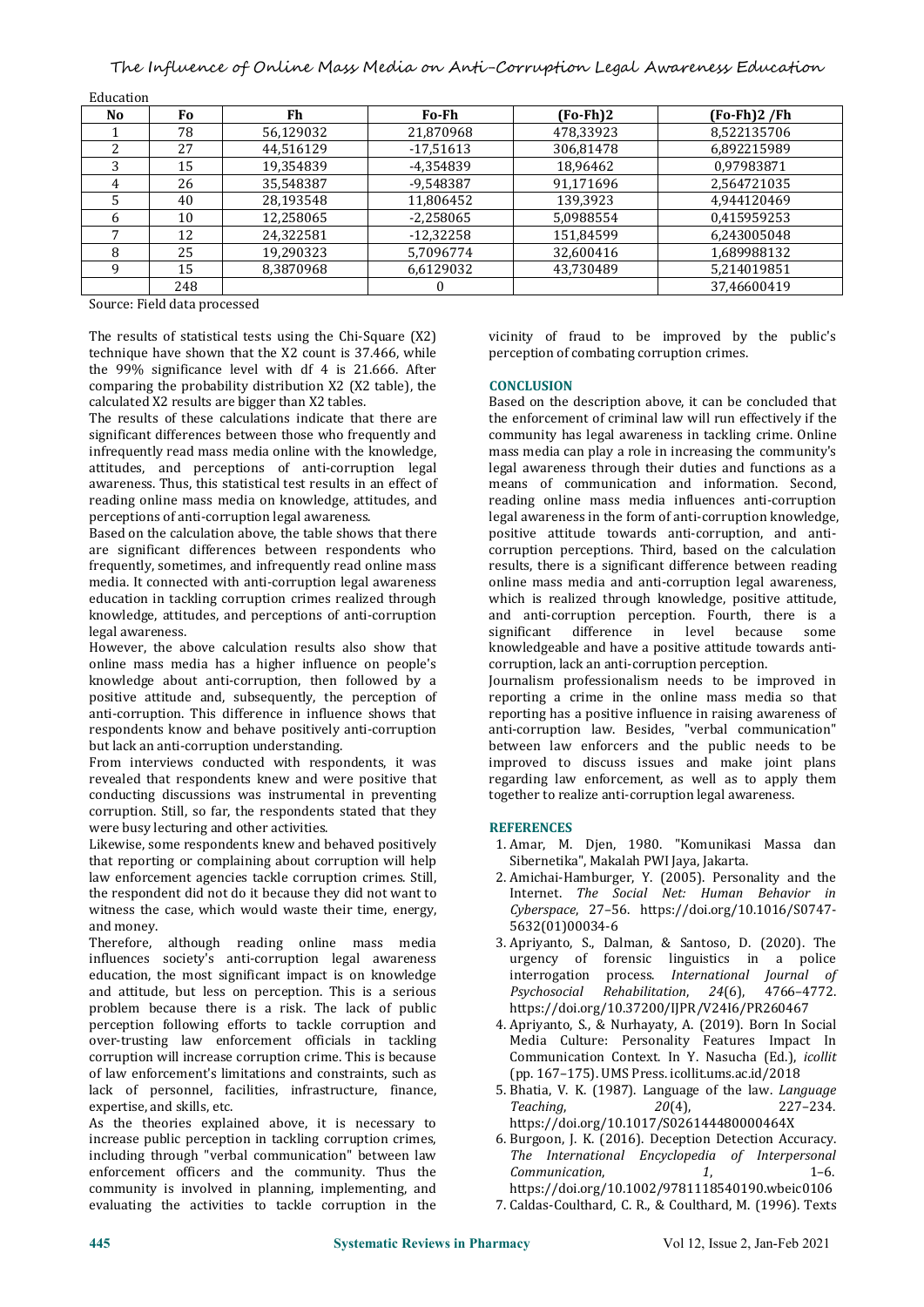and Practices. In *Routledge*. https://doi.org/10.2307/3737104

- 8. Calhoun, C. (2011). Communication as social science (and more). *International Journal of Communication*, *5*, 1479–1496.
- 9. Chatterjee, I., & Ray, R. (2009). Crime, Corruption and Institutions. *Monash Economics Working Papers*. http://ideas.repec.org/p/mos/moswps/2009- 20.html
- 10. Diako, M. (2012). *Discourses on Autonomy and Marital Satisfacton Among Black Women in Dual-Career Marriages* (Issue October). University of Pretoria.
- 11. Djarwanto, Ps, 1995. *Statistik Non-Parametrik, Edisi 2003/2004.* Fakultas Ekonomi UGM, Yogyakarta.
- 12. Firmin, R. L., Bonfils, K. A., Luther, L., Minor, K. S., & Salyers, M. P. (2017). Using text-analysis computer software and thematic analysis on the same qualitative data: A case example. *Qualitative* **27. Kaul, V. (20** *Psychology,* **4**(3), **201–210.** Prospect, https://doi.org/10.1037/qup0000050 **2(2)**, 1–31. https://doi.org/10.1037/qup0000050
- 13. Flick, U. (2014). The SAGE handbook of qualitative data analysis. In Katie Metzle (Ed.), *The SAGE* **Publication** https://doi.org/10.4135/9781446282243.n33
- 14. Gelfand, M. J., & Brett, J. M. (2004). The Handbook of Negotiation and Culture. In *STANFORD BUSINESS BOOKS*. Stanford University Press.https://doi.org/10.2189/asqu.2005.50.1.157
- 15.Hallas, J. (2008). Rethinking teaching and assessment strategies for flexible learning environments. *Ascilite <sup>2008</sup>*, *<sup>1992</sup>*, 10–11. http://ascilite.org.au/conferences/melbourne08/pro cs/hallas.pdf
- 16.Hardjasoemantri, Koesnadi, 2000. *Hukum Tata Lingkungan.* University Press Gajah Mada, Yogyakarta.
- 17.Howes, L. M. (2015). The communication of forensic science in the criminal justice system: A review of Alumni Bandung.<br>theory and proposed directions for research. Science 34. ----------, 1983. theory and proposed directions for research. *Science and Justice*, *<sup>55</sup>*(2), 145–154. https://doi.org/10.1016/j.scijus.2014.11.002
- 18. Husein, Ismail H Mawengkang, S Suwilo "Modeling the Language Transmission of Infectious Disease in a Dynamic Language Transmission of Infectious Disease in a Dynamic Network" Journal of Physics: Conference Series 1255 (1), 012052, 2019.
- 19. Husein, Ismail, Herman Mawengkang, Saib Suwilo, Second Language.<br>and Mardiningsih. "Modelling Infectious Disease in *Learning*, 220-223. and Mardiningsih. "Modelling Infectious Disease in Reviews in Pharmacy 11.2, pp. 261-266, 2020.
- 20. Muqdad "Pharmaceutical and Biological Application of New Synthetic Compounds of Pyranone, Pyridine, Pyrmidine, Pyrazole and Isoxazole Incorporating on 2-Flouroquinoline Moieties." Systematic Reviews in Pharmacy 11 (2020), 679-684. Pharmacy 11 (2020), 679-684. doi:10.5530/srp.2020.2.98.
- 21.Hamidah Nasution, Herlina Jusuf, Evi Ramadhani, Ismail Husein. "Model of Spread of Infectious Diseases." Systematic Reviews in Pharmacy 11 (2020), 685-689. doi:10.5530/srp.2020.2.99.
- 22.Husein, Ismail, Dwi Noerjoedianto, Muhammad Sakti, Abeer Hamoodi Jabbar. "Modeling of Epidemic Transmission and Predicting the Spread of Infectious Disease." Systematic Reviews in Pharmacy 11.6 (2020), 188-195. Print. doi:10.31838/srp.2020.6.30
- 23.Husein, Ismail, YD Prasetyo, S Suwilo "Upper generalized exponents of two-colored primitive extremal ministrong digraphs"AIP Proceedings 1635 (1), 430-439, 2014
- 24. S Sitepu, H Mawengkang, I Husein "Optimization model for capacity management and bed scheduling for hospital" IOP Conference Series: Materials Science and Engineering 300 (1), 01,2016.
- 25. Sajaratud Dur, Ismail Husein, Muqdad Irhaeem Kadhim, Hasan Shamran Mohammed, Marischa Elveny, Rahmad Syah, Lelya Hilda. "An Optimally Solving Dentistry Internal Purity In Heat Polymerized Acrylic Resin With Different Polymerization Methods." Systematic Reviews in Pharmacy, 11 (2020), 974-980. doi:10.31838/srp.2020.3.149
- 26. Sugianto, Muslim Marpaung, Siti Mujiatun, Ismail Husein, Purnama Ramadani Silalahi. "The Behavior Of Muslim Investors In Investing In Stocks On The Indonesia Stock Exchange During The Covid-19 Pandemic." Systematic Reviews in Pharmacy 11 (2020), 745-752. doi:10.31838/srp.2020.4.109
- 27. Kaul, V. (2011). Development Communication in India : Prospect, Issues and Trends. *Global Media Journal*,
- 28. Modell, S. (2009). In defence of triangulation: A critical realist approach to mixed methods research in management accounting. *Management Accounting*<br>Research, 20(3), 208-221. *Research*, *20*(3), 208–221.
- https://doi.org/10.1016/j.mar.2009.04.001 29. Muladi dan Barda N. Arief. 1986. "Ruang Lingkup Penegakan Hukum Pidana dalam Konteks Politik Kriminal", Makalah, Fakultas Hukum Undip, Semarang.
- 30. Oetama, J., 1987. Perspektif Pers Indonesia. LP3ES, Jakarta.
- 31. Pokja Mabes Polri, 1986. "Peranan Komunikasi Massa dalam Penegakan Humum Pidana", Makalah, Fakultas Hukum Undip, Semarang.
- 32. Rahardjo, Satjipto, ,1991. *Ilmu Hukum.* Penerbit PT.Citra Aditya Bakti Bandung.
- 33. ----------, 1986. *Hukum dan Perubahan Sosial*. Penerbit Alumni Bandung.
- 34. ----------, 1983. *Permasalahan Hukum di Indonesia* .Penerbit Alumni Bandung.
- 35. Richards, J. C. (2001). Curriculum Development in Language Teaching. *Curriculum Development in Language Teaching*, *33*(2), 107–109. https://doi.org/10.1017/cbo9780511667220
- 36. Rivers, W. (1983). Communicating Naturally in a Second Language. *Learner Language and Language Learning*, 220–223.
- Dynamic Networks Considering Vaccine." Systematic 37. Rolle, A. T. (2015). Ask them they'll tell you! Eliciting Reviews in Pharmacy 11.2, pp. 261-266, 2020. pulice perspectives to improve interrogation practices. 37. Rolle, A. T. (2015). Ask them they'll tell you! Eliciting police perspectives to improve interrogation practices. *ProQuest Dissertations and Theses*, *May*, 239. http://search.proquest.com/docview/1732348516?a ccountid=10673%5Cnhttp://openurl.ac.uk/athens:\_e du?url\_ver=Z39.88- 2004&rft\_val\_fmt=info:ofi/fmt:kev:mtx:dissertation& genre=dissertations+%26+theses&sid=ProQ:ProQues
	- t+Dissertations+%26+Theses+Global&atitle=&ti 38. Routledge, J., & Routledge, J. (2009). *EXPLAINING SARAH PALIN : CULTURAL HEGEMONY IN AMERICA by PROJECT SUBMITTED IN PARTIAL FULFILLMENT OF THE REQUIREMENTS FOR THE DEGREE OF*.
	- 39. Schramm, W. dan D.F. Roberts. 1977. *The Process and Ef ects of Mass Communication*. University of Illinois Press, Urbana.
	- 40. ----------, 1982. "Mass Media and National Development." Peranan Komunikasi Massa dalam Pembangunan. Penyunting E. Depari., Gadjahmada University Press, Yogyakarta.
	- 41. Shadiev, R., & Huang, Y. M. (2016). Facilitating cross cultural understanding with learning activities